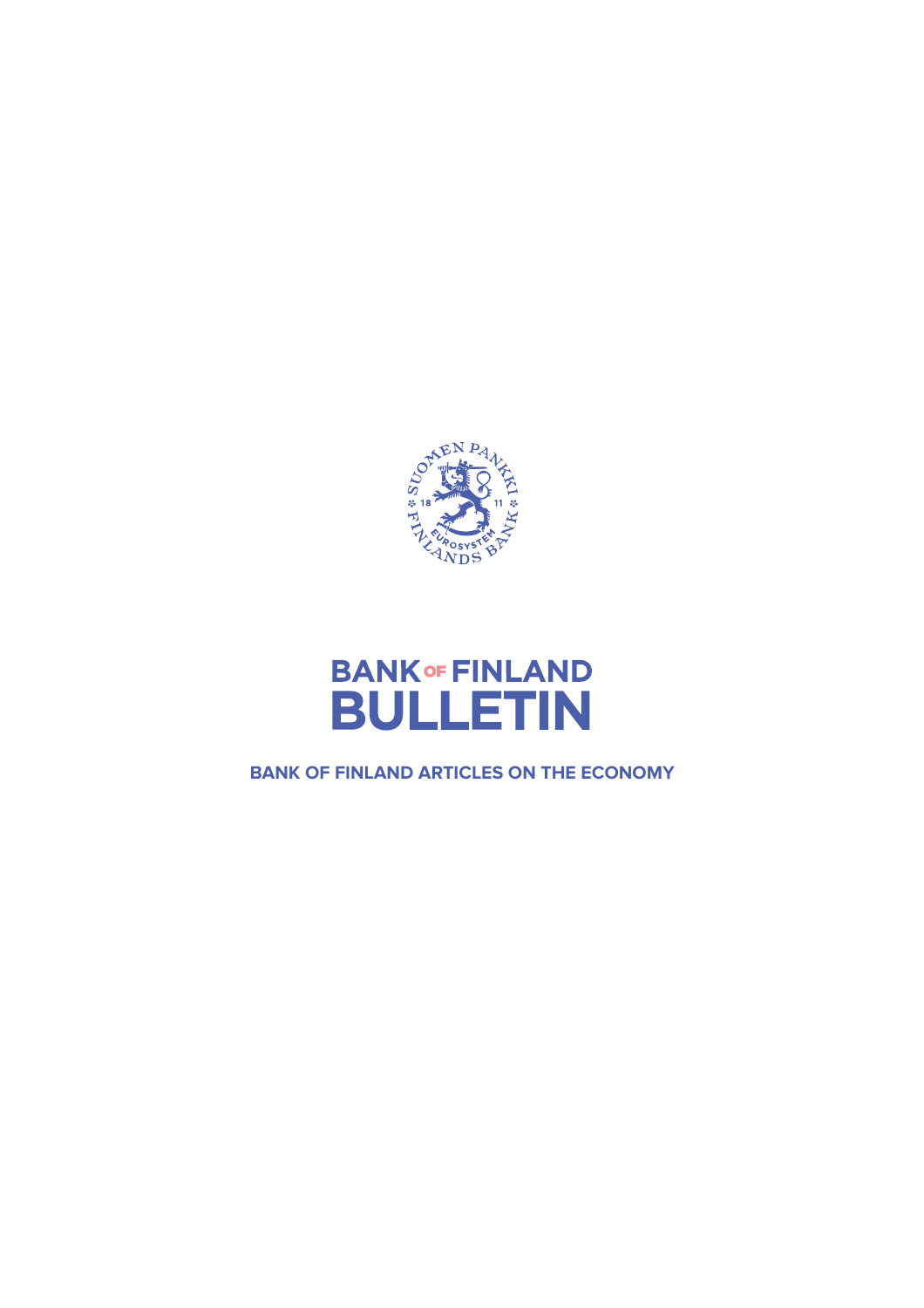# **Table of Contents**

**[Bank of Finland staff forecasts: an evaluation 3](#page-2-0)**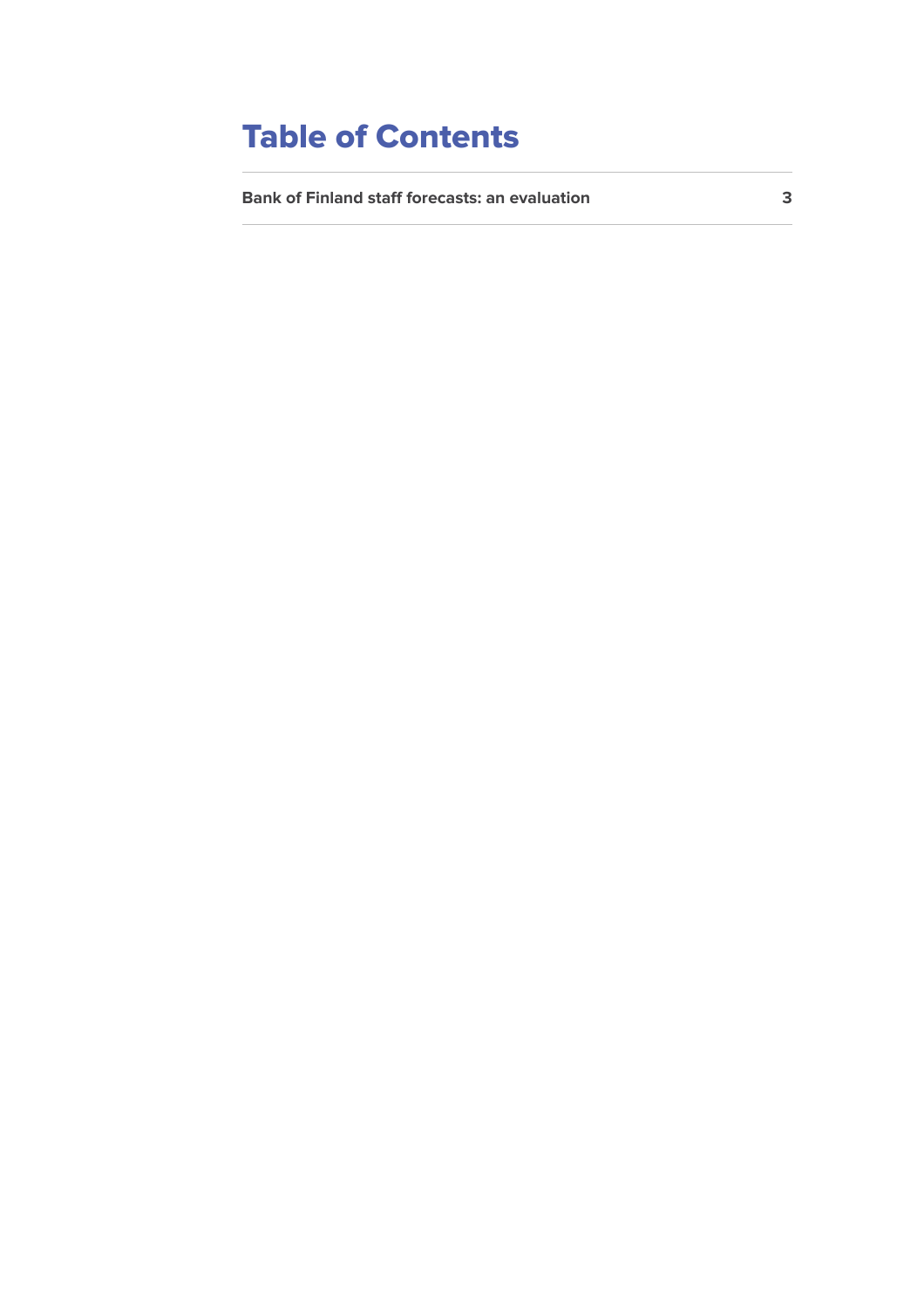## <span id="page-2-0"></span>**Bank of Finland staff forecasts: an evaluation**

**[TODAY 12:30 PM](https://www.bofbulletin.fi/en/archive/?date=2018-07-06) • [BANK OF FINLAND BULLETIN 3/2018](https://www.bofbulletin.fi/en/archive/?issue=2018-3) • [ECONOMIC OUTLOOK](https://www.bofbulletin.fi/en/economic-outlook/)**





[Eleonora Granziera](https://www.bofbulletin.fi/en/author/eleonora-granziera/) Senior Reseach Economist



Head of Forecasting

Monetary policy decisions are based on assessment of the current and future state of the economy. In order to obtain forecasts, central banks build models, which are simplified representations of the complex interactions among macroeconomic variables. The Bank of Finland regularly publishes its forecasts, using a large set of data regarding current economic developments. Analysis of this large set of data includes the use of formal macroeconomic models, which are also employed to make projections for the future course of the economy. These projections represent the most likely values for the main macroeconomic variables of the Finnish economy.



This article documents the performance of Bank of Finland forecasts for GDP, inflation, unemployment and the components of GDP over the years 2004–2017. This period has been particularly challenging for forecasting. The financial crisis originating in the United States in 2007 spread globally. As a consequence Finland, as well as many other countries, experienced a severe contraction in output and a slow recovery. New policy measures were implemented in response to the crisis, and their effects on the economy were highly uncertain and difficult to anticipate.

Macroeconomic models and their ability to predict developments in the economy were called into question, as the models used for forecasting by Central Banks failed to predict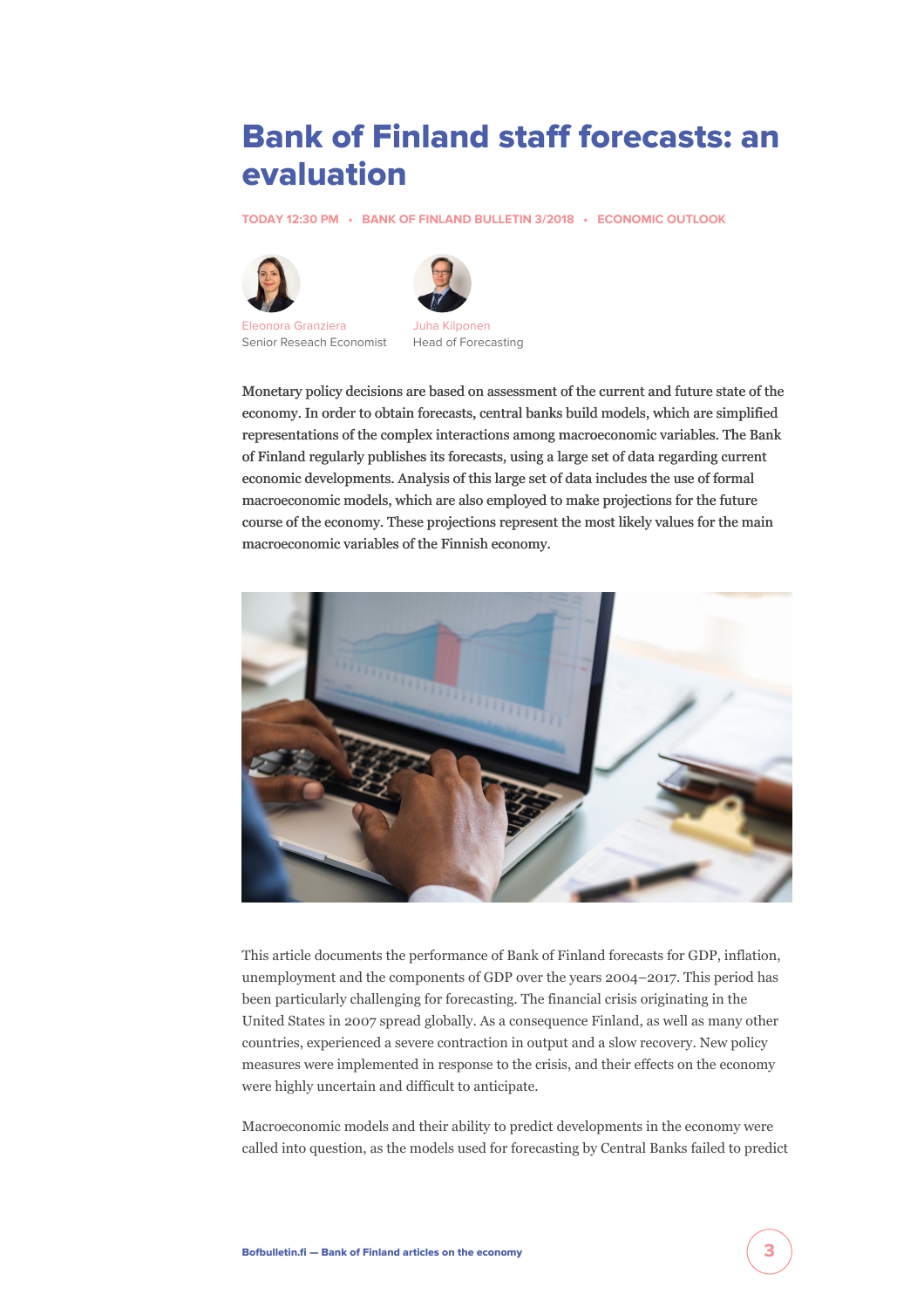the extent and duration of the crisis as well as the subsequent slow recovery. This led many monetary authorities to revise their models in order to incorporate more detailed description of the financial sector. In fact, recent analysis conducted at the Federal Reserve and European Central Bank suggests that models which include a richer set of financial variables would have been more successful in predicting the sharp decline of output in 2009 and the subsequent slow recovery.[1]

The Bank of Finland's main forecasting model, named AINO 2.0, is a stylized representation of the Finnish economy and describes complex relationships across a wide range of macroeconomic variables. The model was first used for the production of forecasts in 2004 and was updated in 2009 and again in 2015. The latest update was motivated by the need to explicitly model the banking sector and its interaction with the real sector subsequent to the financial crisis.[2]

A previous evaluation of the Bank of Finland forecasts was conducted in 2011, shortly after the second update of the model, over a rather short sample spanning 2004–2010.[3] With an additional 7 years of data we are in a better position to examine the performance of the Bank of Finland staff forecasts using the latest vintage of the model.

The Bank's Monetary Policy and Research department produces forecasts twice a year, in June and December, for the current calendar year and the following two years. The forecasts are produced in conjunction with the Broad Macroeconomic Projection Exercise of the European System of Central Banks.

The forecasts are generated on the basis of the latest quarterly national accounts data and a set of assumptions regarding external developments, such as the future paths of exchange rates, foreign demand, oil and raw material prices plus market expectations of short-term interest rates.[4] Expert judgement on current economic conditions and likely future shocks hitting the economy are also incorporated as assumptions in the model. Judgement regarding current economic conditions reflects the information that can be obtained from the most recent short-term indicators but is not yet incorporated into the quarterly national accounts. In fact, statistical agencies release data pertaining to a month or quarter with delays. For example, GDP quarterly numbers are made available only two months after the reference quarter; e.g. the 2018Q1 first release of GDP was published at the end of May 2018. To overcome this issue, the Bank of Finland uses a set of nowcasting models [see also [https://www.suomenpankki.fi/en/research/forecasting](https://www.suomenpankki.fi/en/research/forecasting-models/)[models/\]](https://www.suomenpankki.fi/en/research/forecasting-models/). Judgement regarding the future course of the economy reflects anticipated or highly likely events that are not explicitly modelled in AINO 2.0 but can significantly, if only temporarily affect aggregate demand or production, such as changes in fiscal policies, persistent sectoral shifts in allocation of the economy's resources, or changes in the Finnish export shares on world markets.

<sup>1.</sup> See Cai et al. (2018) and Lindé et al. (2016).

<sup>2.</sup> Kilponen, Orjasniemi, Ripatti and Verona (2016) provide a detailed description of the latest version of the AINO model.

<sup>3.</sup> See Newby and Orjasniemi (2011).

<sup>4.</sup> The appropriateness of these assumptions might affect the accuracy of the forecasts. However, in this analysis we are not conducting a systematic evaluation of the impact of the external assumptions on the accuracy of the forecasts.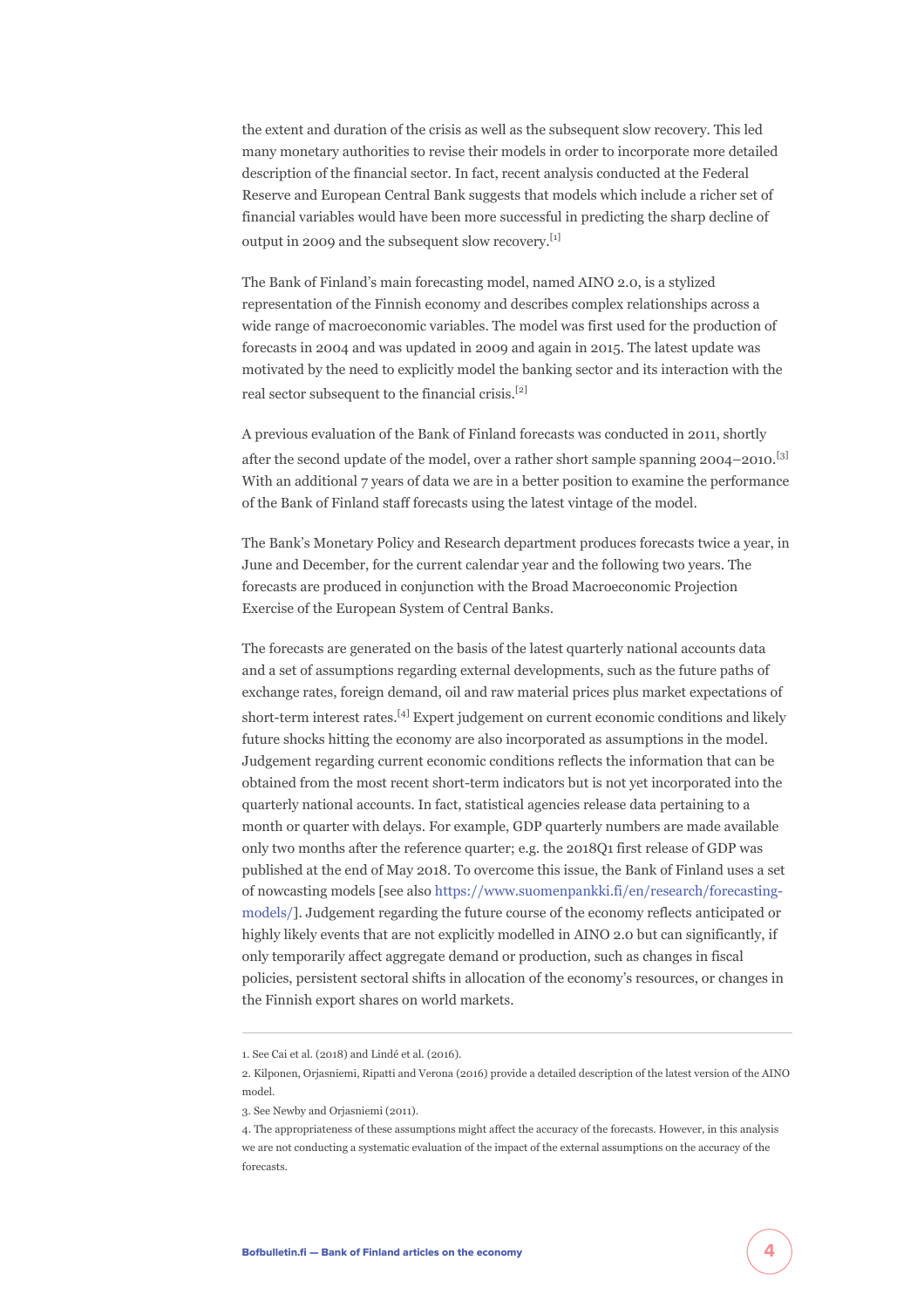Another challenge to forecasting is that the data are subject to revision: e.g. Statistics Finland publishes revised values for past months or quarters. Each of these revised values is called a vintage. Some variables (e.g. GDP, exports and imports) are subject to larger revisions than others (e.g. HICP). In this evaluation exercise, forecasts are compared with the latest vintage available at the time the evaluation was made, i.e. the numbers published by Statistics Finland in March 2018. The final release of data should represent the 'true' value of the series.

#### **Accuracy and unbiasedness of the forecasts**

The forecasts are evaluated for accuracy and lack of bias, which are computed from the forecast errors, i.e. the difference between the realized final values and the real time forecast. To measure bias we use the Mean Error (ME), simply the average of the forecast errors over the evaluation sample. If the forecast errors are on average close to zero, then the forecasts are said to be unbiased. This is a desirable property because it implies that the forecasters are not repeating the same mistake systematically. However, if the forecasts are consistently below (or above) the realizations, then the forecasts are negatively (or positively) biased. Note that an ME close to zero is also consistent with large forecast errors, as long as they are opposite in sign, so this statistic is not enough to judge the performance of the forecast. For this reason, we also compute three forecast accuracy measures: the Mean Absolute Error (MAE), the Root Mean Squared Forecast Error (RMSFE) and the Mean Change of Direction (MCD). As the names suggest, the MAE is the simple average of the absolute value of the forecast errors and the Root Mean Squared Forecast Error (RMSFE) is the squared root of the average of the squared forecast errors. The smaller the MAE or the RMSFE, the closer the forecasts are to the actual values, and therefore the more accurate they are. Both these measures of accuracy give equal weight to positive and negative errors of the same size, but the RMSFE penalizes errors of large magnitude more than the MAE does. The MCD is defined as the proportion of times a drop or increase in the series was correctly predicted. Trivially, more accurate forecasts translate into a higher MCD, with a maximum value of 100%. This statistic rewards correct predictions of the sign of the change in the series without giving consideration to the magnitude of the forecast error.

Figures 1 through 3 plot the variables<sup>[5]</sup> along with the forecasts for the current year and up to two years ahead. We distinguish between forecasts produced in June (in blue) and in December (in green). To highlight the importance of data revisions we also show the range of values taken by the variables throughout the different vintages (shaded gray area).

For most of the evaluation sample, GDP growth remained well below the 4% average registered in the previous decade, reaching a drop of about 8% in 2009. Although it experienced a quick rebound, output displayed another fall, less marked but more prolonged, in 2012–2014. Over these years the forecasts consistently predicted a much swifter recovery. In retrospect, this reflected the difficulty of the model and the

<sup>5.</sup> For each year t, output growth and its components, as well as inflation are defined as:  $(x_t^{Q1} + x_t^{Q2} + x_t^{Q3} + y_t^{Q3})$  $x_t^{(Q4)}/(x_{t-1}^{Q1} + x_{t-1}^{Q2} + x_{t-1}^{Q3} + x_{t-1}^{Q4})$  with  $x_t^{(Q)}$  the level of the series in quarter j of year t. Unemployment is the average of the monthly rates.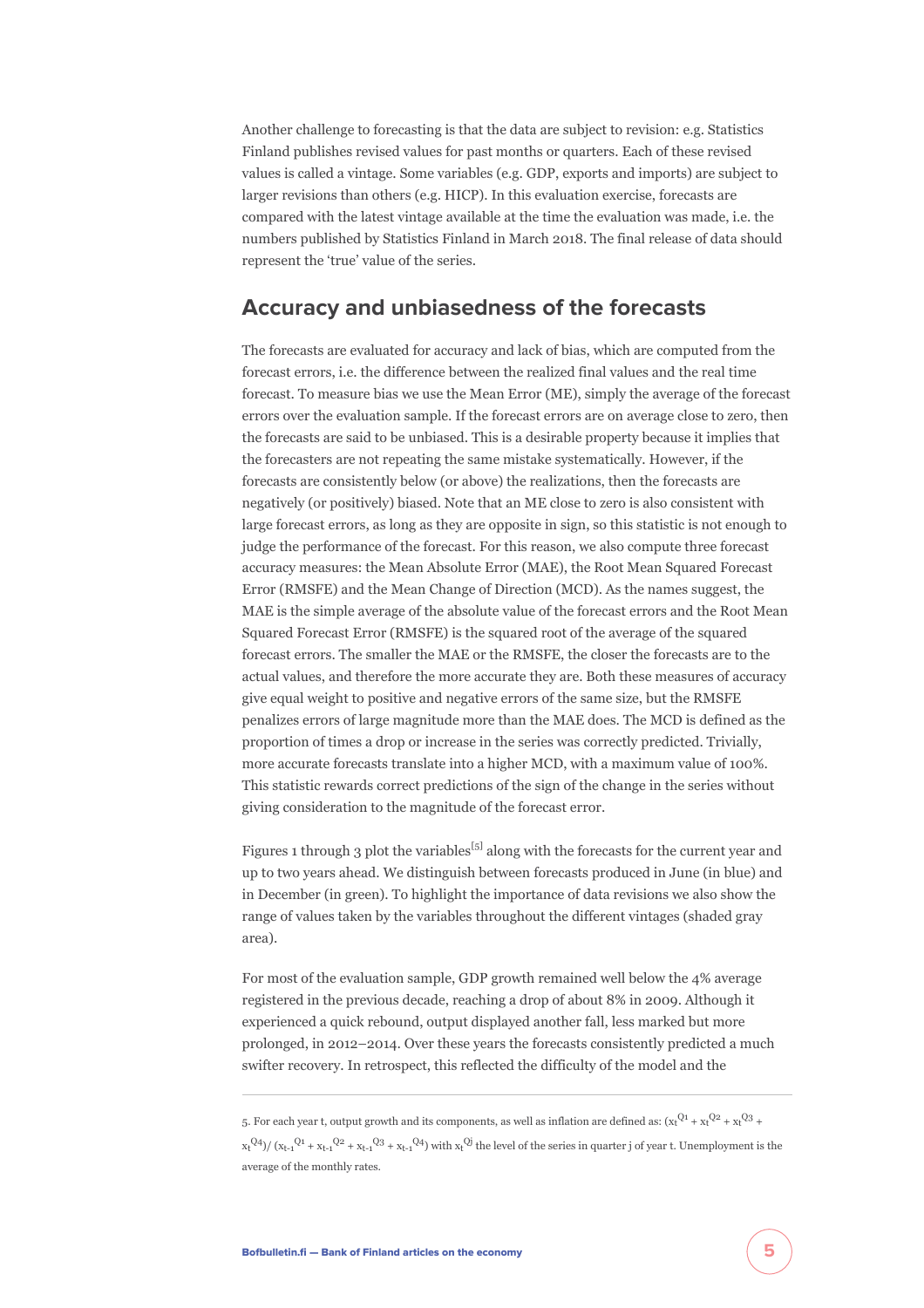economists to acknowledge a prolonged slowdown of productivity growth which was associated to the structural weakness of the Finnish economy and the loss of export market shares. Growth was more robust again in 2016–2017, and there the forecasts were less biased and more accurate.

The behaviour of the HICP resembles that observed in other euro area countries and exhibits the so-called twin puzzle: missing deflation in years 2009–2011, when inflation was around or even above target despite the prolonged and severe recession; missing inflation in years 2014–2017, when inflation was expected to rise thanks to the ongoing recovery. Despite these baffling developments in HICP inflation, the Bank's forecasts tracked the inflation series quite closely, except for years 2011–2012 and 2015–2016, when the model predicted inflation would quickly revert to target, as output was also expected to grow faster. The puzzling behaviour of inflation can partially be explained by unexpected shocks in oil prices, which surged in 2011–2012 during the Arab Spring, only to plummet in 2014–2015.

The unemployment rate was steadily declining in the decade preceding the crisis and suddenly grew in 2009 as the recession hit the economy. Although the Bank of Finland correctly forecast a rise in the rate, it substantially over-predicted the size of the increase. This is because the Bank expected unemployment to behave in a similar fashion as in the crisis of the early 1990s, during which it increased swiftly, reaching a peak of almost 18%. In 2012–2015 unemployment rose further, mirroring the decline in output. Note that during the same period the Bank was instead optimistic, predicting a decline in the unemployment rate, consistent with the (optimistically) expected recovery in output and increase in the inflation rate.<sup>[6]</sup>

Revisions in GDP have been quite substantial relative to inflation and unemployment. The largest downward revision occurred in 2006 and amounted to 1.45%, while the following year registered the largest upward revision (0.92%). For the unemployment rate, the only significant revisions were made for the 2013 value, which was initially revised upward by 0.3% and subsequently revised downward by the same amount. Revisions to inflation are negligible (up to 0.02%).

The descriptive statistics summarizing the evaluation results for GDP, inflation and unemployment are presented in Table 1.

In general, forecasts produced in December are less biased and more accurate than those produced in June, reflecting the larger data set available at the time the forecasts are made, such as a new release of National Accounts by Statistics Finland for quarterly GDP and new releases of monthly HICP, unemployment figures and short-term indicators. This finding is also clearly seen in Charts 1 through 3, in which the green lines are closer to the actual data than the blue lines.

Forecasts for GDP are overall negatively biased, i.e. the forecasts systematically overpredict output growth during the sample, and the bias increases (in absolute value) with the forecast horizon. The forecasts errors are usually negative (positive), i.e. we tend to

<sup>6.</sup> Note that the unemployment rate is not part of the core theoretical model; it is forecast using a simple empirical model with feedback from the core model's labour market variables such as total hours worked.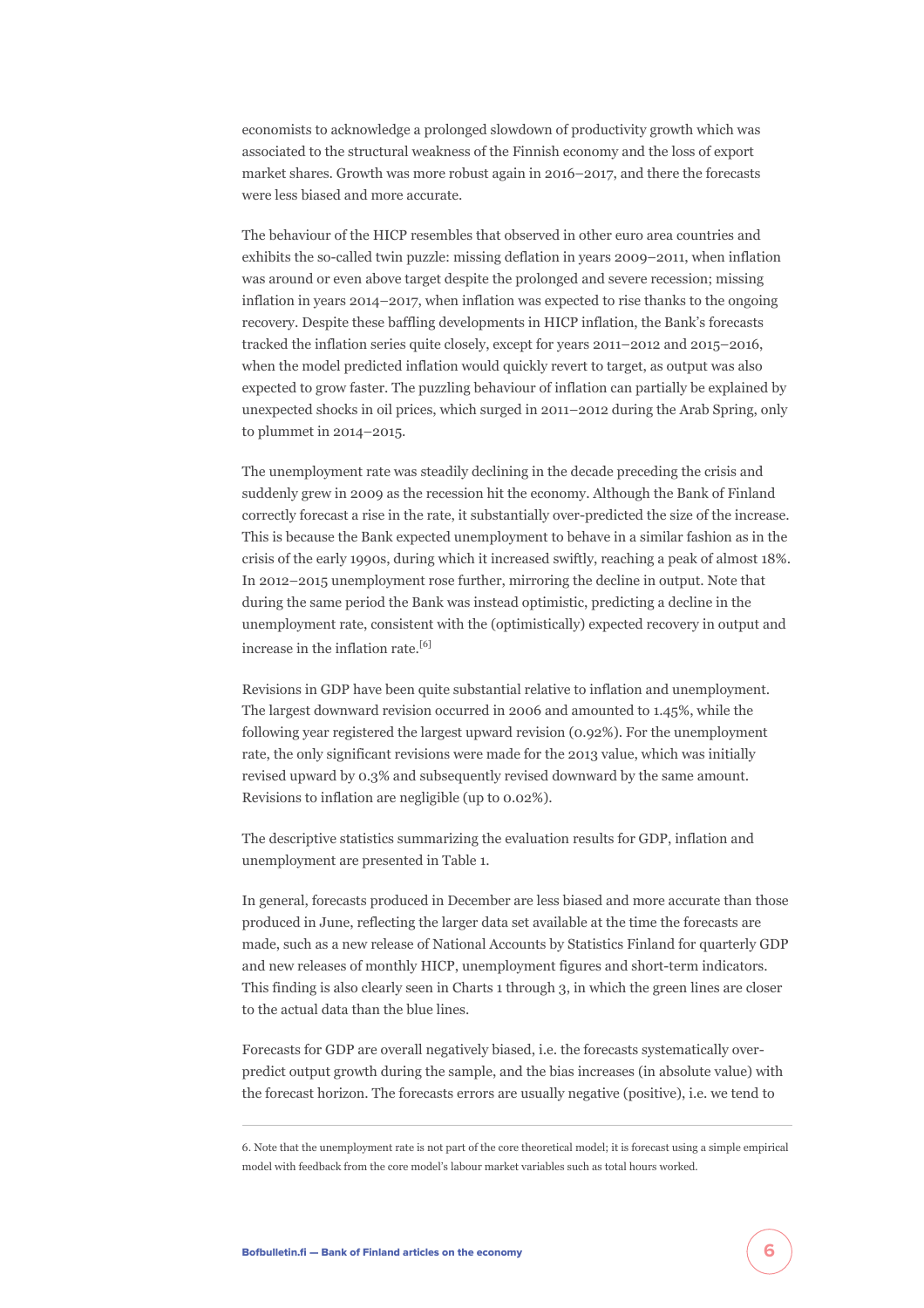over-predict (under-predict) GDP growth, when GDP growth is below (above) the mean. This reflects, in general, the model's tendency to converge towards its historical mean rates too fast.

Note that over the evaluation sample, output fell drastically in 2009 and fell again substantially in 2012–2013. In these years we observe by far the largest, negative forecast errors. For example, in 2007 the Bank of Finland forecast that output would grow by 2.5% in 2009, while it fell by 8%, resulting in a forecast error of -10.5. Removing 2009 from the evaluation substantially improves the bias, which reduces to -0.05 for current year and 0.08 and -0.12 for one and two years ahead, respectively.

Both inflation and unemployment display a much smaller bias.<sup>[7]</sup> For inflation it is generally positive and larger at one and two year horizons. This is due to an overprediction of the model, which forecasts that within about two years HICP inflation will return to target, i.e. close to but under 2%.

The bias for unemployment is positive at two years ahead and negative for shorter horizons. From Chart 3 it is clear that by far the largest forecast errors were made for the years 2009–2011. Because the errors were opposite in sign, e.g. 2.8% for 2010 and -3% for 2011 for the two years ahead horizon, they each other cancel out, and the resulting bias is therefore small.

In terms of forecasting performance for all variables and measures considered, accuracy deteriorates with the forecasting horizon. Forecasts are more accurate in December than in June. Output records the highest MAE and RMSFE, but their values are, again, reduced considerably if we exclude 2009 from our evaluation sample, dropping by about 40% for one-step-ahead and two-step-ahead predictions.

The results for the components of GDP are reported in Table 2. Imports, exports and private investment prove difficult to forecast, as they exhibit large bias and RMSFEs. The model tends to under-predict these components in the current year and over-predict two years ahead. However if we focus on the MCD, then the forecasting performance is comparable with the other components of GDP. Also, the large RMSFE associated with the exports, imports and investment series reflect the high volatility and large revisions of these variables. To appreciate the high volatility of the series, note that, when we scale the RMSFE by the standard deviation of the series computed over the evaluation sample, we obtained ratios that are close to those of the other variables. Finally, the bias and accuracy of the forecasts on import and exports crucially depend on the appropriateness of the assumptions regarding future developments in the exchange rate and foreign demand. For example, the large positive bias in the export forecasts for current year forecasts and the large negative bias for one and two years ahead mirror the large bias in the forecasts for external demand (the bias in external demand can amount up to 90% of the bias in exports). Similarly, the RMSFE for exports is comparable in magnitude to the RMSFE of external demand for all forecast horizons.

<sup>7.</sup> Because of the small size of our sample, we did not conduct any formal forecast evaluation test for the bias or relative forecast accuracy, as the results from these tests would be unreliable.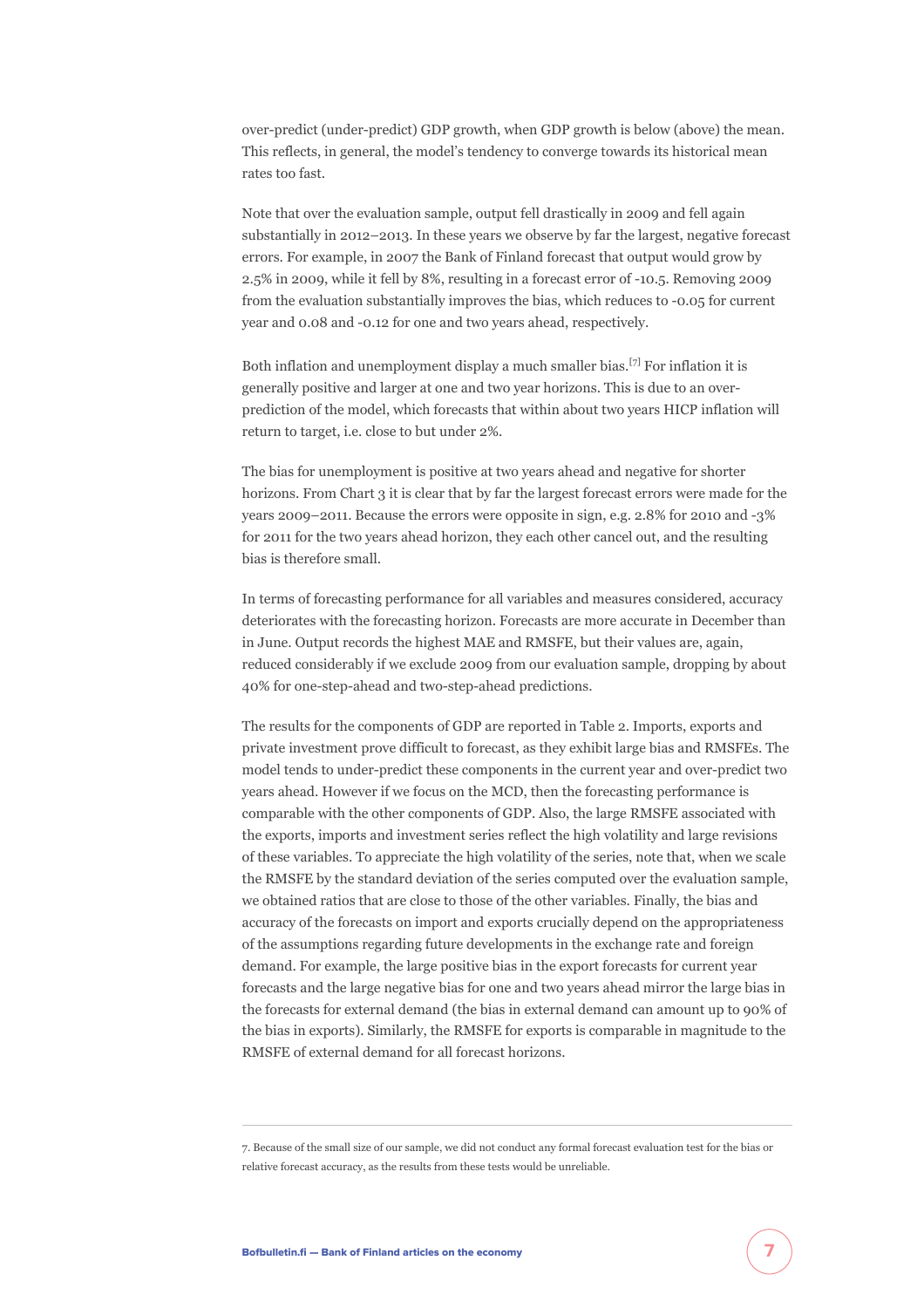#### **Forecast performance relative to benchmarks**

Rather than focusing exclusively on absolute performance, it can be informative to also comment on the relative forecasting performance of the AINO model compared with simple benchmarks. To this end, the accuracy of the Banks' forecasts is compared against the accuracy of three alternative forecasts: the real time mean, an autoregressive model of order one and forecasts produced by the Ministry of Finance. To measure relative forecast accuracy, we compute the relative mean squared error, defined as the ratio between the RMSFE from the Banks' forecasts and the RMSFE from one of the alternative forecasts. A value lower (higher) than one indicates a better (worse) performance of the forecasts from the Bank of Finland's model. Our results are reported in Table 3.

The real time mean is computed for every date in our sample as the average taken by the series of the previous eight years. This moving average, which discards values further back in time, is well suited to account for the turbulent economic conditions of our evaluation sample. For all variables and all forecast horizons, the Banks' forecasts are more accurate than the mean, although the relative RMSFE approaches one as the forecast horizon increases. This suggests that at longer horizons the forecasts from the AINO model converge to the real time mean of the series.

The autoregressive model of order one uses the most recent value to forecast future values. This simple model has been found to be a very competitive benchmark (Chauvet and Piger 2012). Generally, the AINO forecasts are more accurate than the forecasts from the autoregressive model, although gains are smaller than over the real time mean and tend to dissipate for forecasts for two years ahead.

The performance of the Bank's forecasts and Ministry of Finance forecasts are quite comparable.[8] Occasional differences can be attributed to outliers which greatly affect the RMSFE in such a small evaluation sample. For example, for unemployment, the Bank's forecasts appear more accurate than the Ministry of Finance forecasts for the current year. However, for two years ahead the Ministry of Finance forecasts display a somewhat lower RMSFE. It turns out that this last result is driven by the forecast of the 2015 unemployment rate made in December 2013, when the Bank was optimistic about the recovery of the labour market. For output, the performance is quite comparable, except for the June forecasts made for the current year. For this case the Ministry of Finance produced more accurate forecasts overall and the Bank made a larger forecast error in 2012, as it did not foresee the double-dip recession. The Bank's forecasts seem to be more accurate at all horizons for inflation. Note that while the Bank of Finland forecasts HICP inflation, the Ministry of Finance focuses on CPI inflation. These two series overlap for most of the sample, except in 2009, when CPI dropped to zero, while HICP remained closer to target (1.63%).

<sup>8.</sup> The Ministry of Finance did not publish its forecasts in December 2007 and started to publish forecasts for two years ahead only in December 2009. To construct the relative RMSFE we recomputed the RMSFE for the Bank's forecasts over the overlapping sample of observations.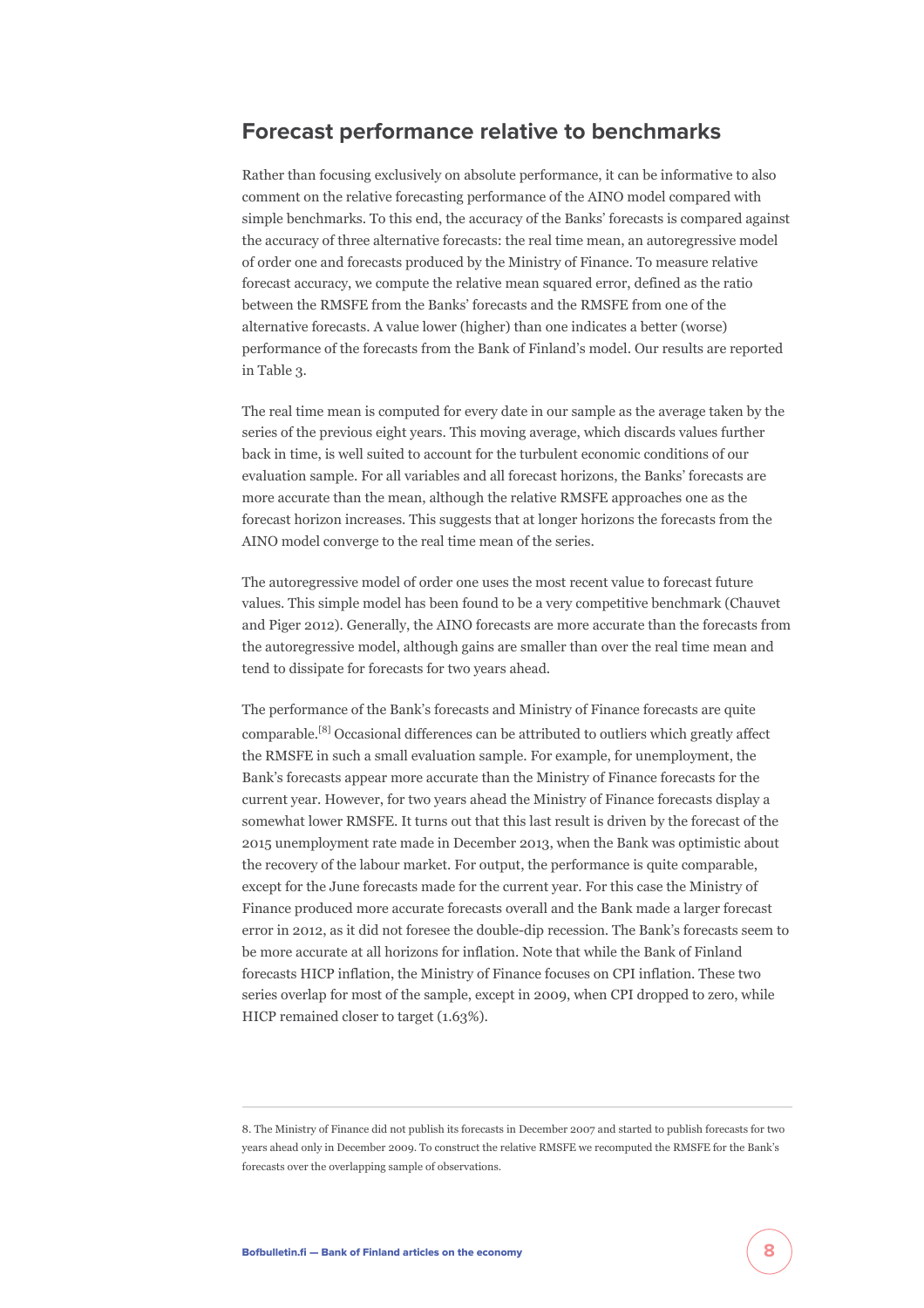### **General equilibrium models have benefits that go well beyond forecast accuracy**

We have documented the performance of the Bank of Finland forecasts over a turbulent period of time characterized by large and abrupt changes in the economic and policy environment. In general, the forecasts display small bias and good accuracy. However, sizable data revisions and large volatility can negatively impact bias and accuracy for some series. Furthermore, the properties of the forecasts depend on the appropriateness of expert judgement and assumptions on the international economy, which are external to the model. The Bank's forecasts compare well with those from simple but competitive benchmark models as well as with those produced by external institutions. Still, the short sample makes some of our results sensitive to outliers and does not allow for rigorous statistical testing on the measures of bias and accuracy used. Regardless, employing a general equilibrium model to produce forecasts provides benefits that go beyond forecast accuracy, such as internal consistency and the ability to provide a structural interpretation for the forecast, benefits which are not easily attainable with simple univariate models. Both properties derive from the fact that the AINO model's economic relations among macro-variables are largely derived from modern macroeconomic theory. Forecast values for different macroeconomic variables are then internally consistent because they satisfy these relations.[9] For similar reasons, models like AINO can be viewed as devices useful for storytelling as they can inform policymakers about future developments taking into account complex interactions of agents in the economy as well as future policy decisions.

#### **References**

Cai, M. – Del Negro, M. – Giannoni, M.P. – Gupta, A. – Li, P – Moszkowski, E. (2018) 'DSGE Forecasts of the Lost Recovery', NYFED wp. 844.

Chauvet, M. – Potter, S. (2012) 'Forecasting Output', in Handbook of Economic Forecasting, Volume 2, Elsevier.

Kilponen, J. – Orjasniemi, S. – Ripatti, A. – Verona, F. (2016) The Aino 2.0 model, Research Discussion Papers 16/2016, Bank of Finland.

Linde, J. – Smets, F. – Wouters, R. (2016) Challenges for Central Banks' Macro Models, Working Paper Series 323, Sveriges Riksbank.

Newby, E. – Orjasniemi, S. (2011), 'Bank of Finland's forecast errors in 2004–2010', Bank of Finland Bulletin 3/2011.

<sup>9.</sup> One example of these relations is the Phillips curve. Then, based on this relationship between inflation and economic activity, the model would predict an increase in inflation associated with an increase in demand and positive output growth.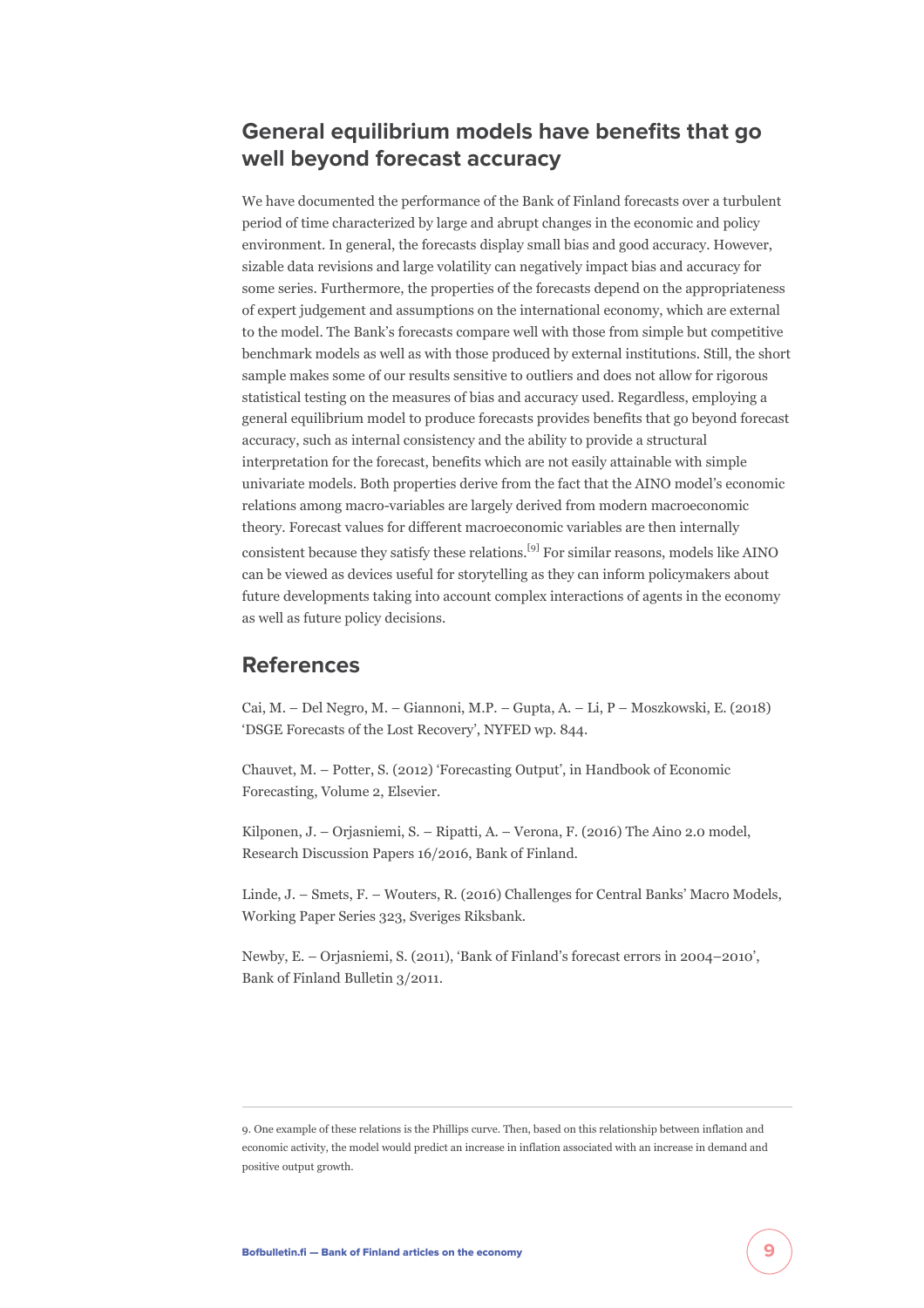





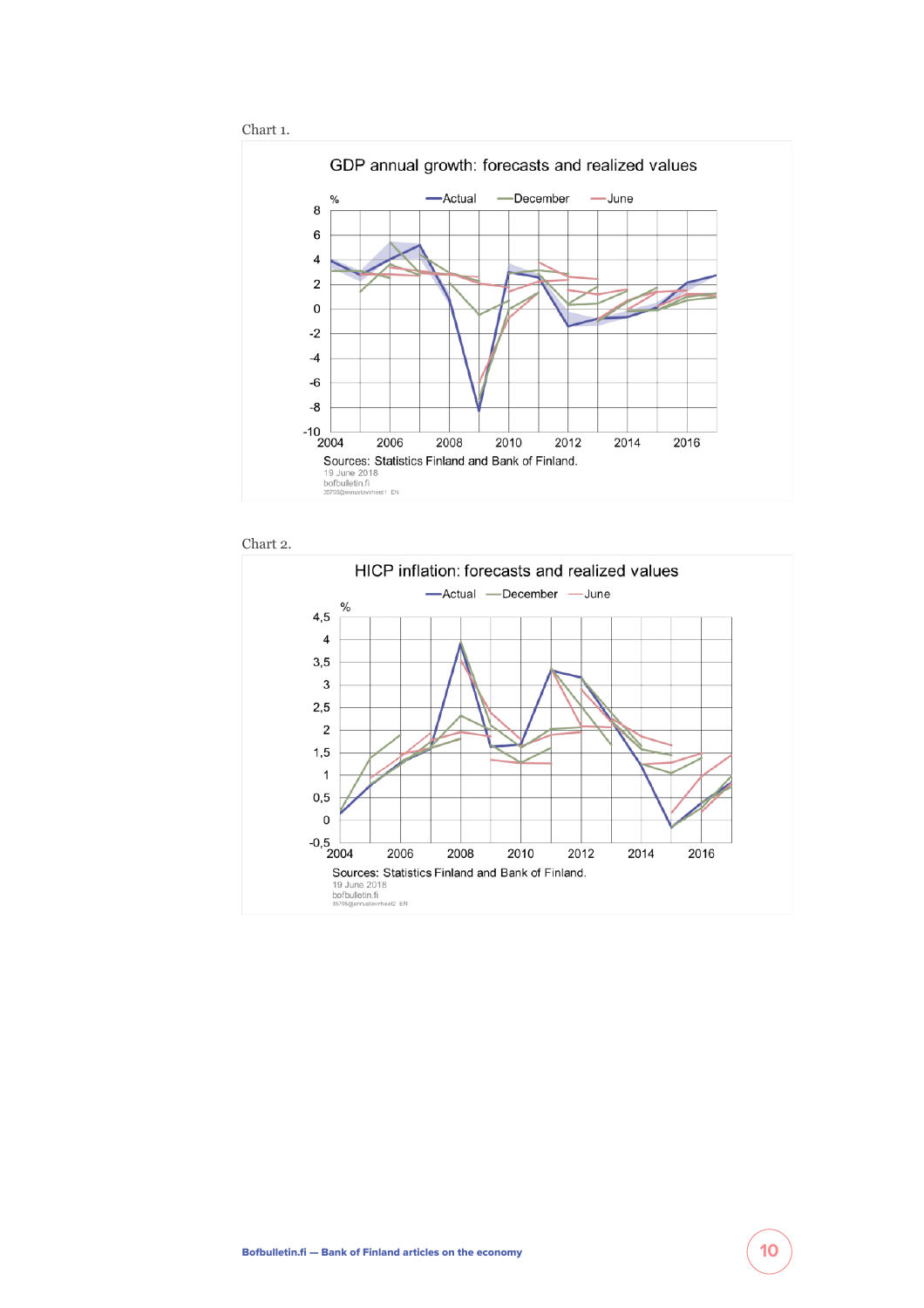

Table 1.

Bias and accuracy for GDP growth, HICP and unemployment, 2004–2017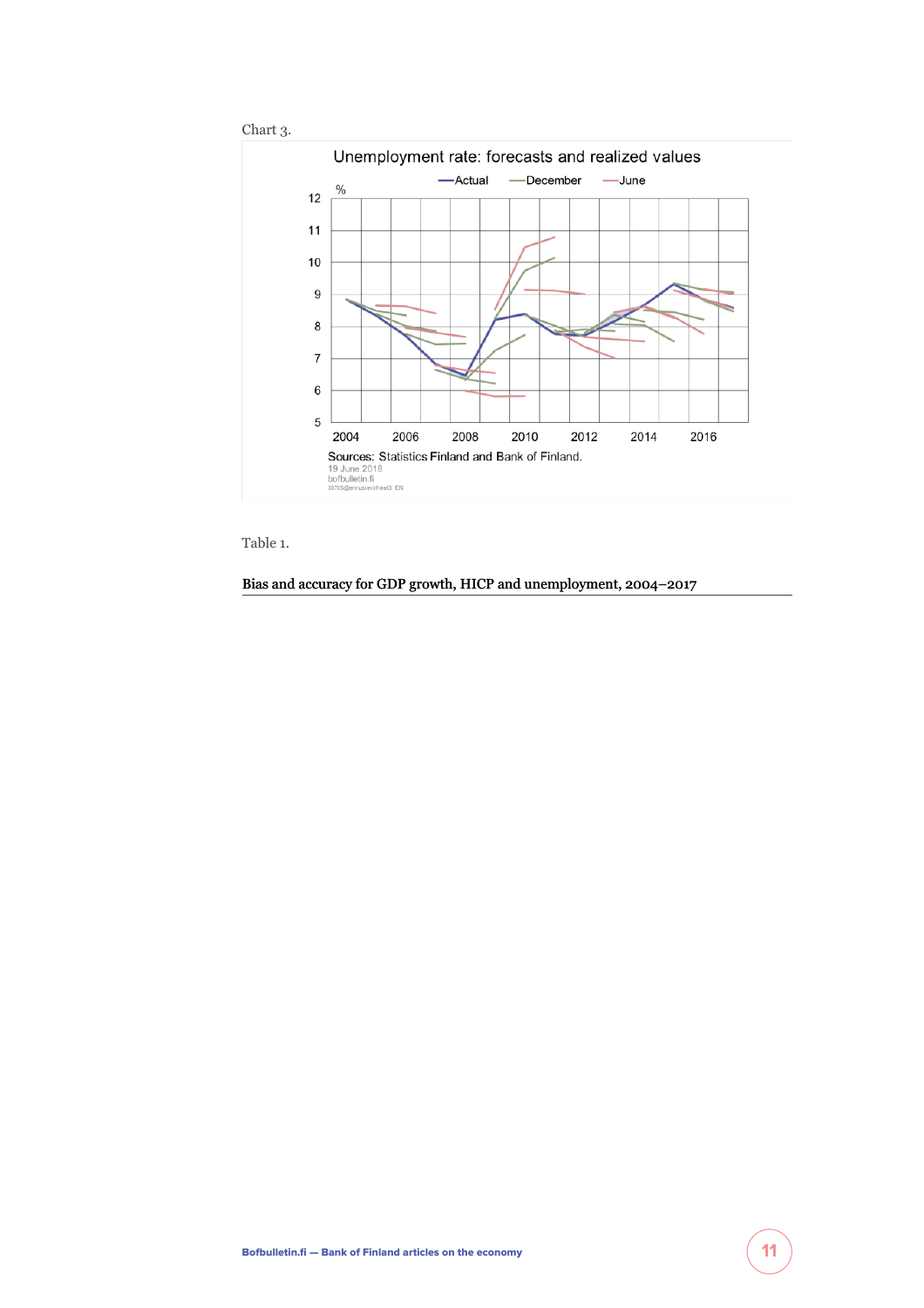|                                    | <b>GDP</b> |             |         | <b>HICP</b> |         |         | <b>Unemployment rate</b> |         |         |
|------------------------------------|------------|-------------|---------|-------------|---------|---------|--------------------------|---------|---------|
|                                    | June       | Dec         | overall | June        | Dec     | overall | June                     | Dec     | overall |
| ME<br>current                      | $-0.25$    | $-0.14$     | $-0.19$ | 0.02        | $-0.02$ | 0.00    | $-0.12$                  | 0.02    | $-0.05$ |
| ME 1 year<br>ahead                 | $-0.92$    | $-0.50$     | $-0.71$ | 0.12        | 0.10    | 0.11    | $-0.13$                  | $-0.06$ | $-0.09$ |
| ME <sub>2</sub><br>years<br>ahead  | $-1.49$    | $-1.07$     | $-1.28$ | 0.09        | 0.10    | 0.09    | 0.14                     | 0.03    | 0.08    |
| <b>MAE</b><br>current              | 1.20       | 0.81        | 1.00    | 0.17        | 0.03    | 0.10    | 0.24                     | 0.07    | 0.16    |
| MAE 1<br>year<br>ahead             | 2.58       | 1.85        | 2.20    | 0.71        | 0.54    | 0.62    | 0.86                     | 0.47    | 0.66    |
| MAE <sub>2</sub><br>years<br>ahead | 2.78       | 2.80        | 2.79    | 0.92        | 0.82    | 0.87    | 1.43                     | 0.95    | 1.19    |
|                                    |            |             |         |             |         |         |                          |         |         |
| <b>RMSFE</b><br>current            | 1.53       | 0.96        | 1.27    | 0.20        | 0.04    | 0.14    | 0.32                     | 0.08    | 0.23    |
| <b>RMSFE1</b><br>year<br>ahead     | 3.64       | 2.65        | 3.16    | 0.94        | 0.73    | 0.84    | 1.13                     | 0.60    | 0.91    |
| <b>RMSFE 2</b><br>years<br>ahead   | 3.89       | 3.73        | 3.81    | 1.18        | 1.05    | 1.11    | 1.62                     | 1.18    | 1.42    |
|                                    |            |             |         |             |         |         |                          |         |         |
| MCD<br>current                     | 0.67       | 0.85        | 0.76    | 1.00        | 0.92    | 0.96    | 0.92                     | 1.00    | 0.96    |
| MCD1<br>year<br>ahead              | 0.36       | 0.67        | 0.52    | 0.45        | 0.67    | 0.56    | 0.64                     | 0.83    | 0.73    |
| MCD <sub>2</sub><br>years<br>ahead | 0.40       | $0.27$ 0.34 |         | 0.10        | 0.36    | 0.23    | 0.50                     | 0.55    | 0.52    |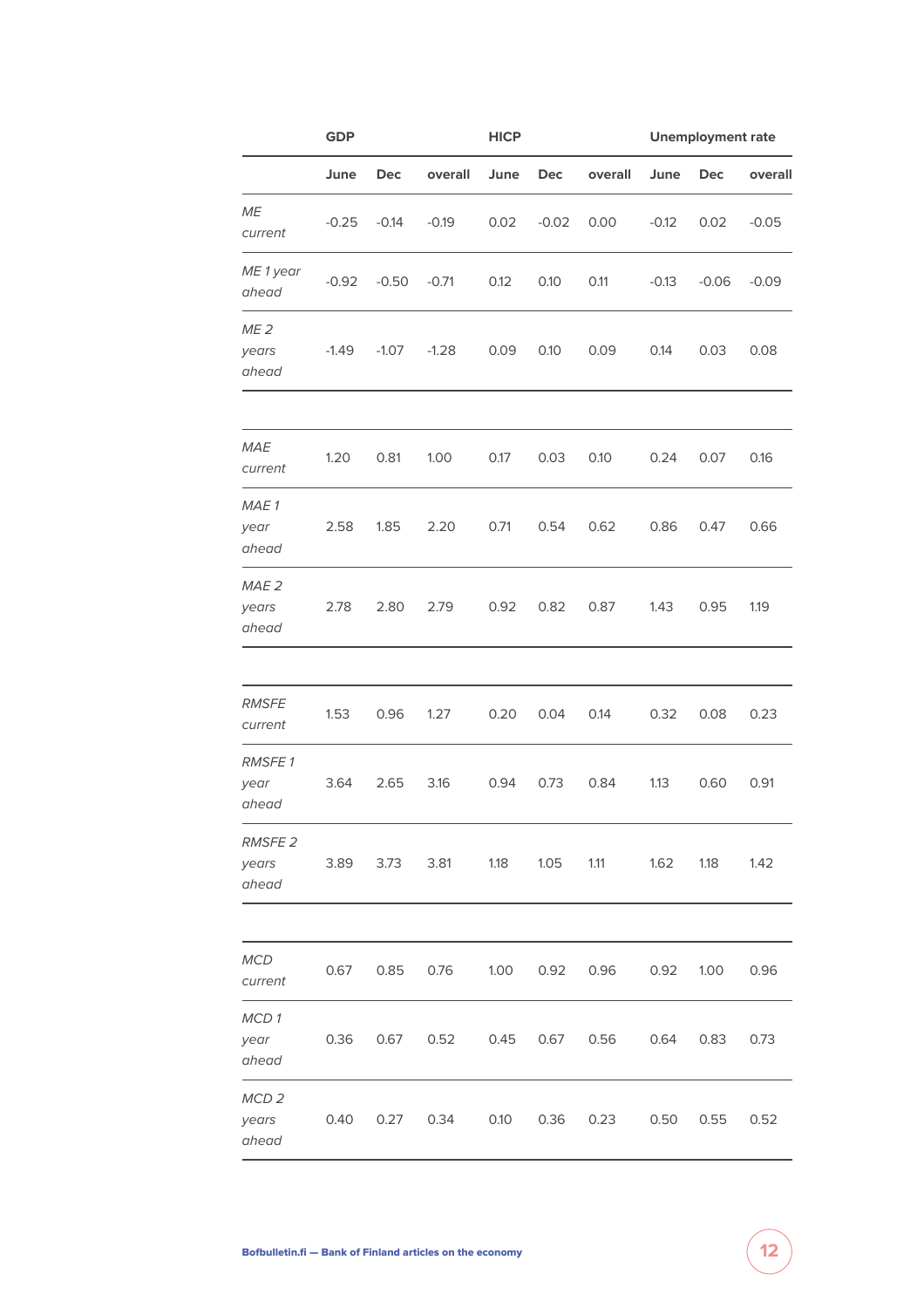| Rel<br><b>RMSFE</b><br>current | 0.45 | 0.28 | 0.37 | 0.17 | 0.03 | 0.12 | 0.40 | 0.11 | 0.29 |
|--------------------------------|------|------|------|------|------|------|------|------|------|
| Rel<br><b>RMSFE1</b><br>year   | 1.04 | 0.75 | 0.90 | 0.77 | 0.60 | 0.69 | 1.38 | 0.73 | 1.09 |
| Rel<br><b>RMSFE 2</b><br>years | 1.11 | 1.06 | 1.08 | 0.97 | 0.86 | 0.92 | 1.98 | 1.44 | 1.72 |

Table 2.

Bias and accuracy for components of GDP, 2004–2017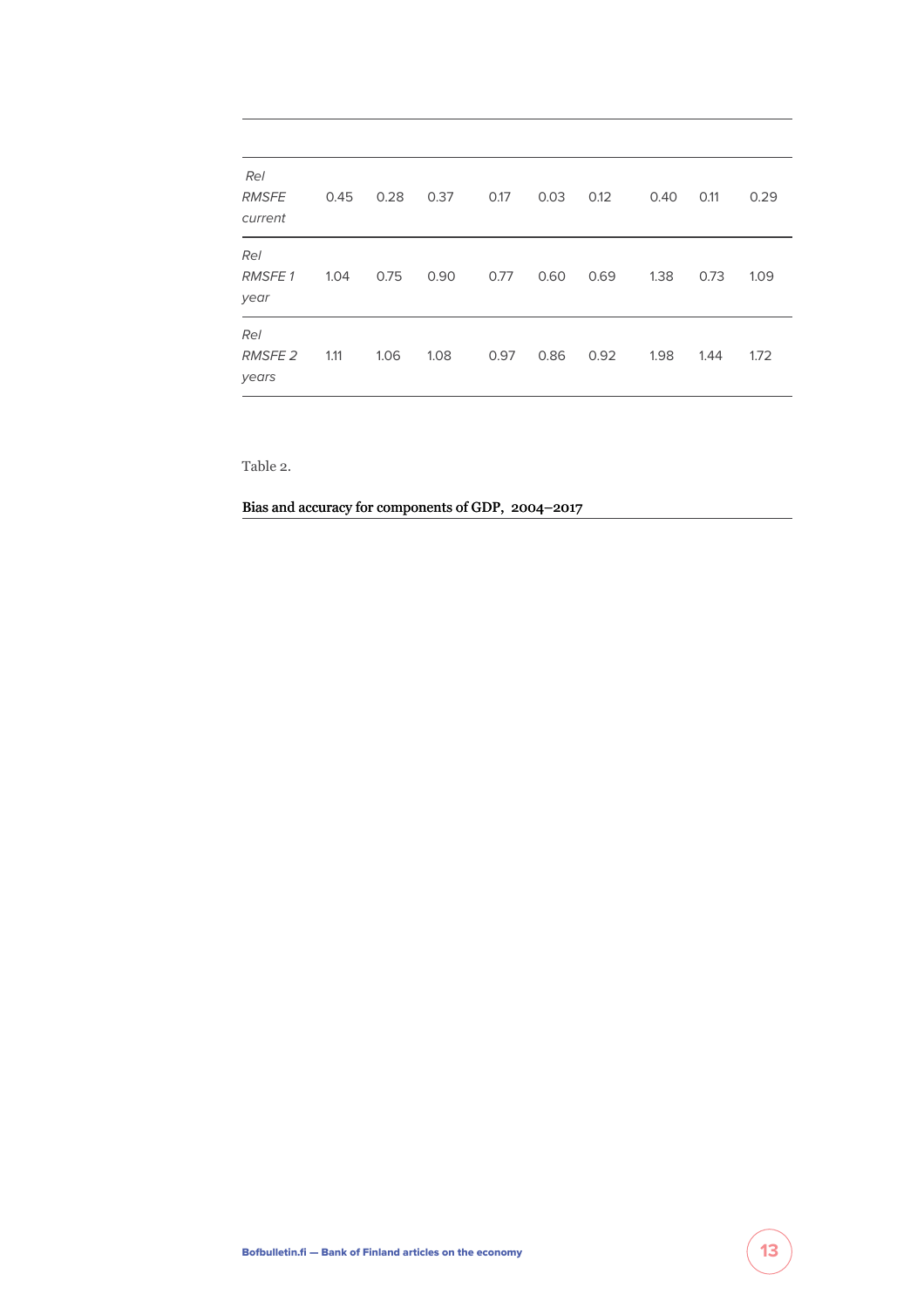|                                    | <b>IMPORTS</b> |         |           | <b>EXPORTS</b> |         |                                          | <b>OV. CONSUMPTION</b> |         |         |  |
|------------------------------------|----------------|---------|-----------|----------------|---------|------------------------------------------|------------------------|---------|---------|--|
|                                    | June           | Dec     | overall   | June           | Dec     | overall                                  | June                   | Dec     | overall |  |
| ME<br>current                      | 1.60           | 4.41    | 3.06      | 0.87           | 2.05    | 1.54                                     | $-0.13$                | 0.26    | 0.08    |  |
| ME <sub>1</sub><br>year<br>ahead   | $-0.83$        | 0.56    | $-0.11$   | $-1.67$        | $-0.55$ | $-1.09$                                  | $-0.03$                | 0.04    | 0.01    |  |
| ME <sub>2</sub><br>years<br>ahead  | $-2.59$        | $-1.89$ | $-2.22$   | $-3.54$        | $-2.51$ | $-3.00$                                  | $-0.26$                | $-0.09$ | $-0.17$ |  |
|                                    |                |         |           |                |         |                                          |                        |         |         |  |
| <b>RMSFE</b><br>current            | 2.74           | 5.48    | 4.38      | 3.25           | 3.44    | 3.41                                     | 0.97                   | 0.56    | 0.78    |  |
| <b>RMSFE1</b><br>year<br>ahead     | 7.82           | 5.53    | 6.73      | 8.66           | 5.81    | 7.31                                     | 0.84                   | 0.72    | 0.78    |  |
| <b>RMSFE</b><br>2 years<br>ahead   | 7.43           | 7.00    | 7.21      | 8.59           | 8.22    | 8.40                                     | 1.04                   | 0.80    | 0.92    |  |
|                                    |                |         |           |                |         |                                          |                        |         |         |  |
| <b>MCD</b><br>current              | 0.58           | 0.54    | 0.56      | 0.75           | 0.69    | 0.72                                     | 0.50                   | 0.69    | 0.60    |  |
| MCD1<br>year<br>ahead              | 0.64           | 0.58    | 0.61      | 0.45           | 0.58    | 0.52                                     | 0.55                   | 0.75    | 0.65    |  |
| MCD <sub>2</sub><br>years<br>ahead |                |         |           |                |         | 0.70  0.45  0.58  0.40  0.45  0.43  0.40 |                        | 0.73    | 0.56    |  |
|                                    |                |         |           |                |         |                                          |                        |         |         |  |
| Rel<br>current                     |                |         | 0.63 0.42 |                | 0.44    | 0.43 1.20                                |                        | 0.69    | 0.97    |  |
| Rel<br><b>RMSFE1</b><br>year       | 1.15           | 0.82    | 0.99      | 1.08 0.72      |         | 0.91                                     | 1.08                   | 0.93    | 1.00    |  |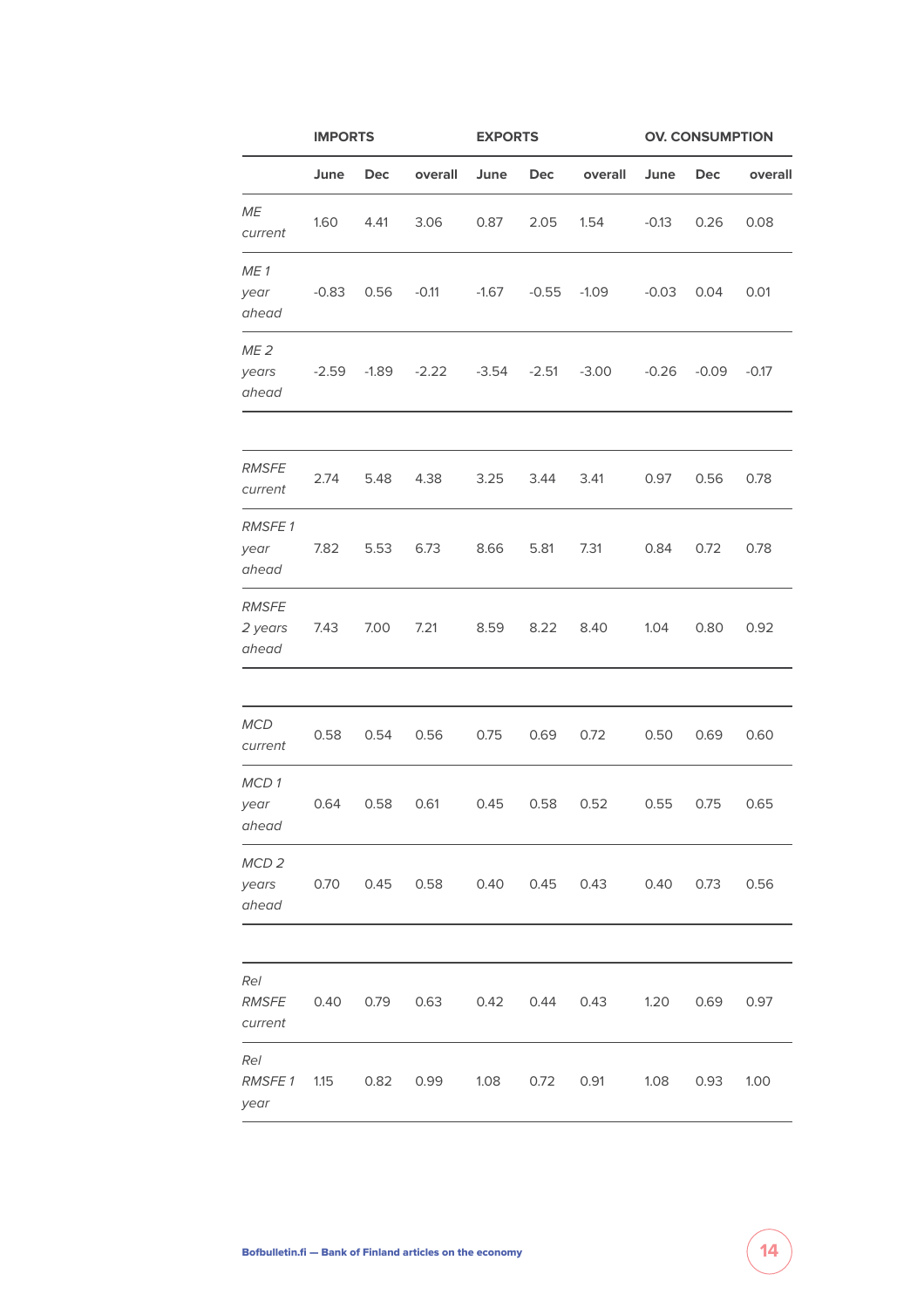| <b>Rel</b><br><b>RMSFE</b><br>2 years<br>ahead | 1.10    | 1.03              | 1.06    | 1.07    | 1.02               | 1.05    | 1.34    | 1.03                   | 1.19    |  |  |
|------------------------------------------------|---------|-------------------|---------|---------|--------------------|---------|---------|------------------------|---------|--|--|
|                                                |         |                   |         |         |                    |         |         |                        |         |  |  |
|                                                |         | <b>INVESTMENT</b> |         |         | <b>CONSUMPTION</b> |         |         | <b>GOV. INVESTMENT</b> |         |  |  |
|                                                | June    | Dec               | overall | June    | <b>Dec</b>         | overall | June    | <b>Dec</b>             | overall |  |  |
| ME<br>current                                  | 0.26    | $-0.02$           | 0.11    | 0.19    | 0.03               | 0.10    | $-0.97$ | 0.06                   | $-0.44$ |  |  |
| ME <sub>1</sub><br>year<br>ahead               | $-1.54$ | $-0.52$           | $-1.01$ | 0.04    | 0.27               | 0.16    | $-0.23$ | $-0.38$                | $-0.31$ |  |  |
| ME <sub>2</sub><br>years<br>ahead              | $-2.87$ | $-2.32$           | $-2.58$ | $-0.62$ | $-0.13$            | $-0.37$ | 1.31    | 0.51                   | 0.89    |  |  |
|                                                |         |                   |         |         |                    |         |         |                        |         |  |  |
| <i>RMSFE</i><br>current                        | 3.05    | 2.50              | 2.78    | 0.68    | 0.78               | 0.74    | 4.45    | 3.62                   | 4.04    |  |  |
| <b>RMSFE1</b><br>year<br>ahead                 | 7.32    | 4.84              | 6.15    | 1.32    | 1.14               | 1.23    | 5.34    | 4.73                   | 5.03    |  |  |
| <b>RMSFE</b><br>2 years<br>ahead               | 6.70    | 6.49              | 6.59    | 1.38    | 1.37               | 1.38    | 4.94    | 5.32                   | 5.14    |  |  |
|                                                |         |                   |         |         |                    |         |         |                        |         |  |  |
| MCD<br>current                                 | 0.58    | 0.69              | 0.64    | 0.92    | 0.62               | 0.77    | 0.42    | 0.85                   | 0.63    |  |  |
| MCD1<br>year<br>ahead                          | 0.36    | 0.58              | 0.47    | 0.55    | 0.50               | 0.52    | 0.36    | 0.42                   | 0.39    |  |  |
| MCD <sub>2</sub><br>years<br>ahead             | 0.70    | 0.55              | 0.62    | 0.40    | 0.45               | 0.43    | 0.40    | 0.36                   | 0.38    |  |  |
|                                                |         |                   |         |         |                    |         |         |                        |         |  |  |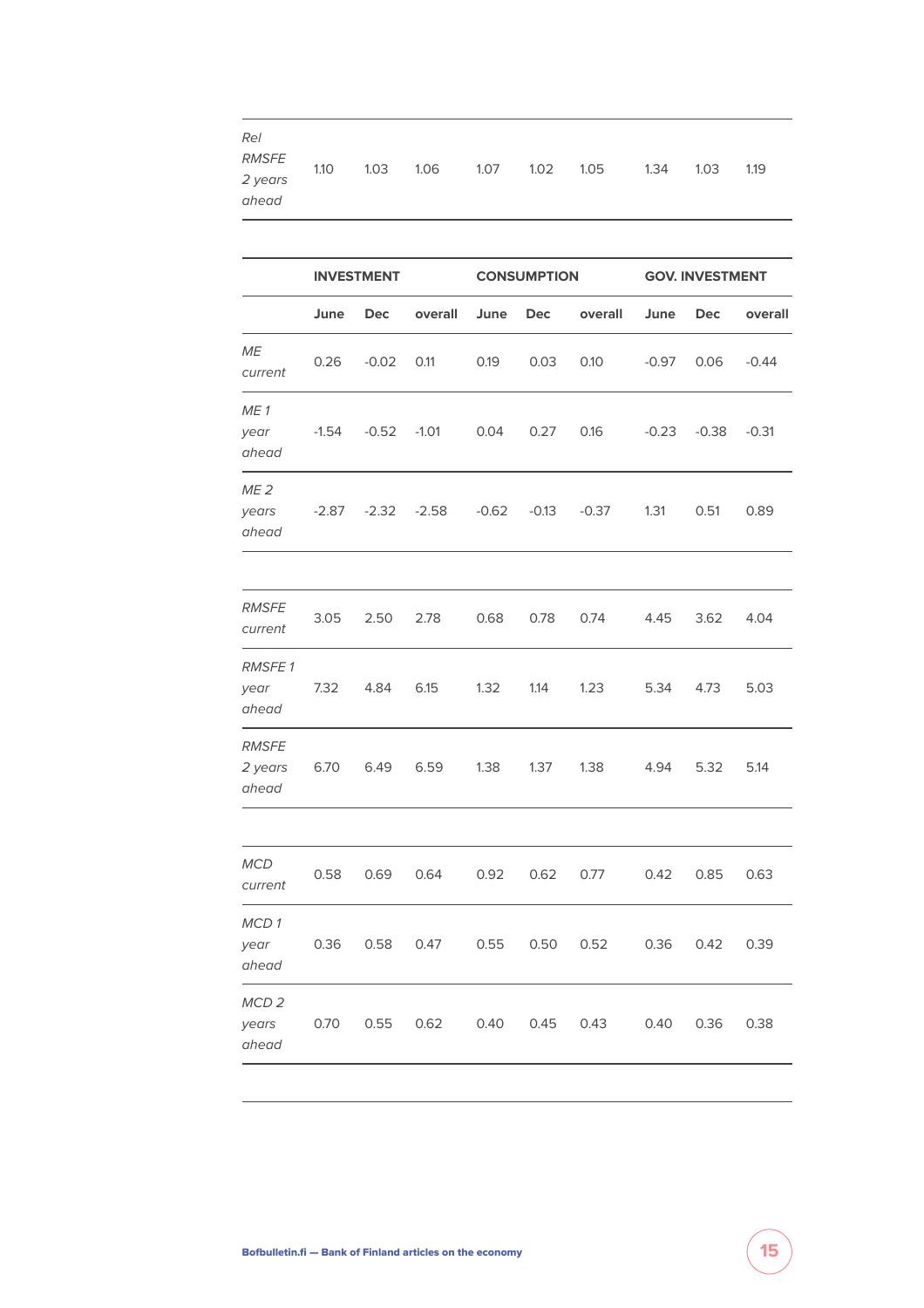| Rel<br><b>RMSFE</b><br>current          | 0.52 | 0.43 | 0.48 | 0.52 | 0.60 | 0.56 | 0.96 | 0.78 | 0.87 |
|-----------------------------------------|------|------|------|------|------|------|------|------|------|
| Rel<br><b>RMSFE1</b><br>year            | 1.21 | 0.80 | 1.02 | 1.02 | 0.89 | 0.95 | 1.23 | 1.09 | 1.16 |
| Rel<br><b>RMSFE</b><br>2 years<br>ahead | 1.11 | 1.08 | 1.09 | 1.07 | 1.06 | 1.07 | 1.14 | 1.22 | 1.18 |

Table 3.

Relative forecasting performance for GDP growth, HICP and unemployment, 2004–2017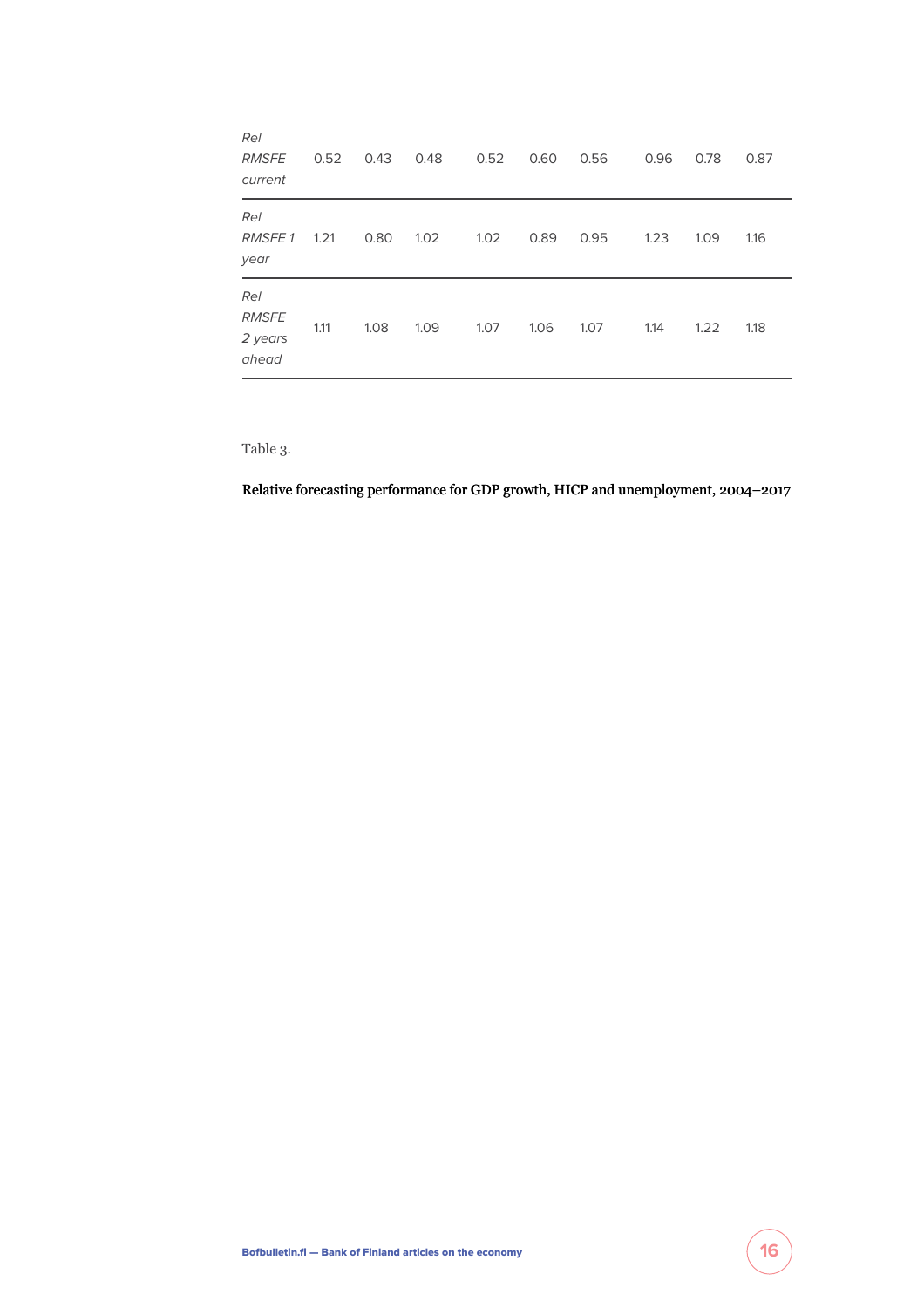|                       | <b>GDP</b>  |            |           |            |      |            | <b>HICP</b> |      |           |      |            |            |
|-----------------------|-------------|------------|-----------|------------|------|------------|-------------|------|-----------|------|------------|------------|
|                       | <b>Mean</b> |            | <b>AR</b> |            |      | <b>MoF</b> |             | Mean | <b>AR</b> |      | <b>MoF</b> |            |
|                       | June        | Dec        | June      | Dec        | June | Dec        | June        | Dec  | June      | Dec  | June       | <b>Dec</b> |
| current<br>year       | 0.42        | 0.28       | 0.45      | 0.29       | 1.19 | 1.08       | 0.15        | 0.03 | 0.20      | 0.04 | 0.92       | 0.56       |
| one<br>year<br>ahead  | 0.93        | 0.70       | 0.99      | 0.75       | 1.00 | 1.02       | 0.66        | 0.53 | 0.80      | 0.63 | 0.74       | 0.72       |
| two<br>years<br>ahead | 0.96        | 0.97       | 1.05      | 1.04       | 0.93 | 1.05       | 0.82        | 0.75 | 0.95      | 0.88 | 0.79       | 0.86       |
|                       | <b>UNEM</b> |            |           |            |      |            |             |      |           |      |            |            |
|                       | <b>Mean</b> | <b>AR</b>  |           | <b>MoF</b> |      |            |             |      |           |      |            |            |
|                       | June        | <b>Dec</b> | June      | Dec        | June | <b>Dec</b> |             |      |           |      |            |            |
| current<br>year       | 0.23        | 0.06       | 0.50      | 0.14       | 0.78 | 0.59       |             |      |           |      |            |            |
| one<br>year<br>ahead  | 0.73        | 0.36       | 1.25      | 0.69       | 1.17 | 0.85       |             |      |           |      |            |            |
| two<br>years<br>ahead | 0.98        | 0.63       | 1.70      | 1.25       | 1.10 | 1.35       |             |      |           |      |            |            |

### **Tags**

[forecast error,](https://www.bofbulletin.fi/en/keyword/forecast-error/) [gross domestic product,](https://www.bofbulletin.fi/en/keyword/gross-domestic-product/) [inflation](https://www.bofbulletin.fi/en/keyword/inflation/), [revisions,](https://www.bofbulletin.fi/en/keyword/revisions/) [unemployment](https://www.bofbulletin.fi/en/keyword/unemployment/)

#### **Authors**